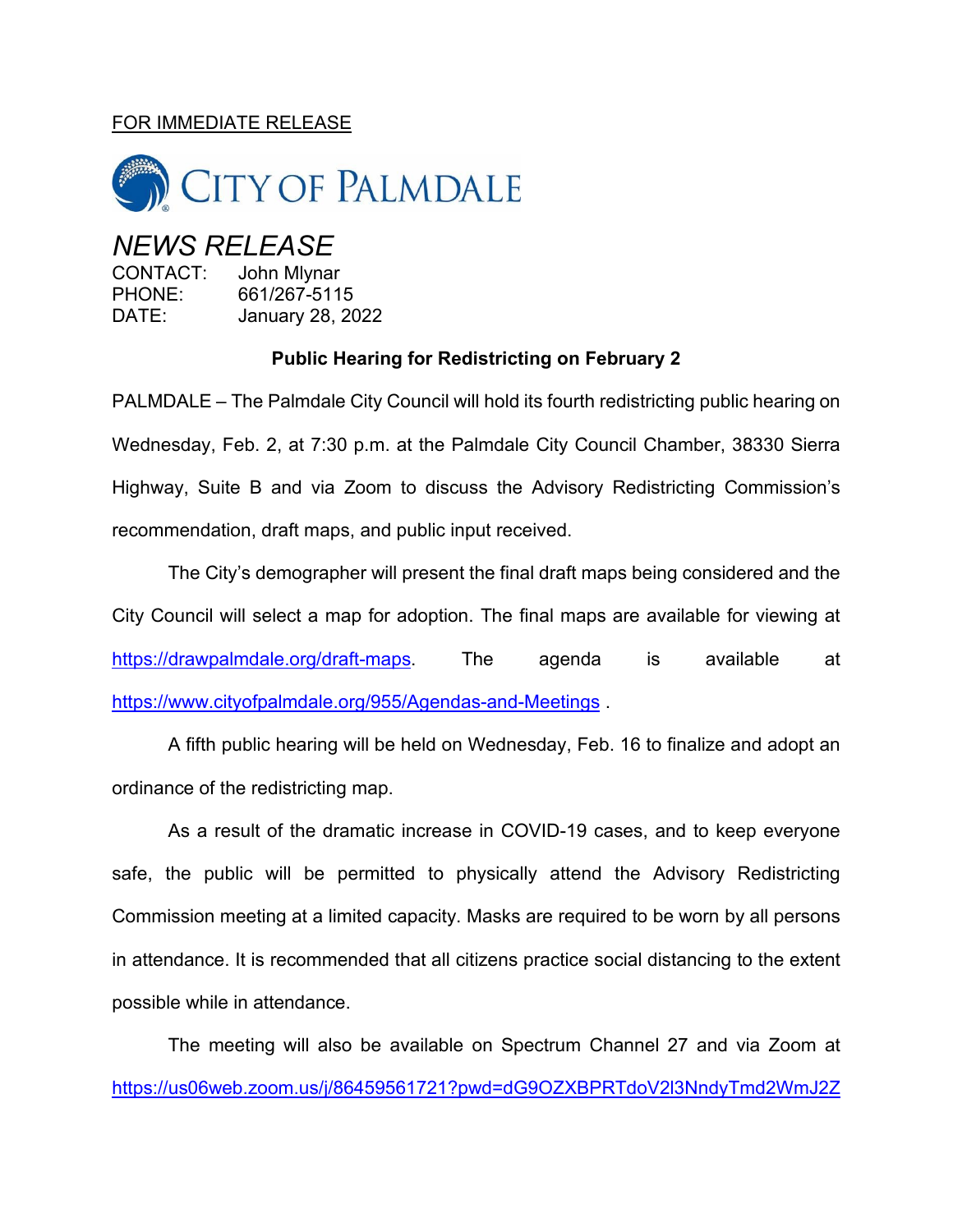[z09](https://us06web.zoom.us/j/86459561721?pwd=dG9OZXBPRTdoV2l3NndyTmd2WmJ2Zz09) .To submit public comments during the meeting via Zoom, dial 720-707-2699 and use webinar ID 864 5956 1721 and passcode 561826.

Public meeting materials, draft maps, virtual meeting links, past meeting recordings and additional redistricting resources can also be accessed through the City of Palmdale's redistricting website at [www.DrawPalmdale.org.](http://www.drawpalmdale.org/)

The City is in the final stages of its city council redistricting process which, upon completion, will determine the boundaries of City Council voting districts for the next 10 years. Using public input on communities of interest and submitted maps from the public, City Council will adopt a new map in accordance with the [FAIRMAPS Act,](https://leginfo.legislature.ca.gov/faces/billTextClient.xhtml?bill_id=201920200AB849) which states districts must be:

- Geographically contiguous (each district should share a common border with the next),
- Respectful of the geographic integrity of local neighborhoods or communities in a manner that minimizes its division,
- Drawn with easily identifiable boundaries that follow natural or artificial barriers (rivers, streets, highways, rail lines, etc.), and,
- Drawn to encourage geographic compactness with boundaries not drawn for purposes of favoring or discriminating against a political party.

Based on a statutory deadline, a new City of Palmdale district map must be adopted no later than April 17, 2022. The new map and election sequencing would then go into effect for the city's next election cycle.

-30-

Communications ∙ 38300 Sierra Highway ∙ Palmdale, CA 93550